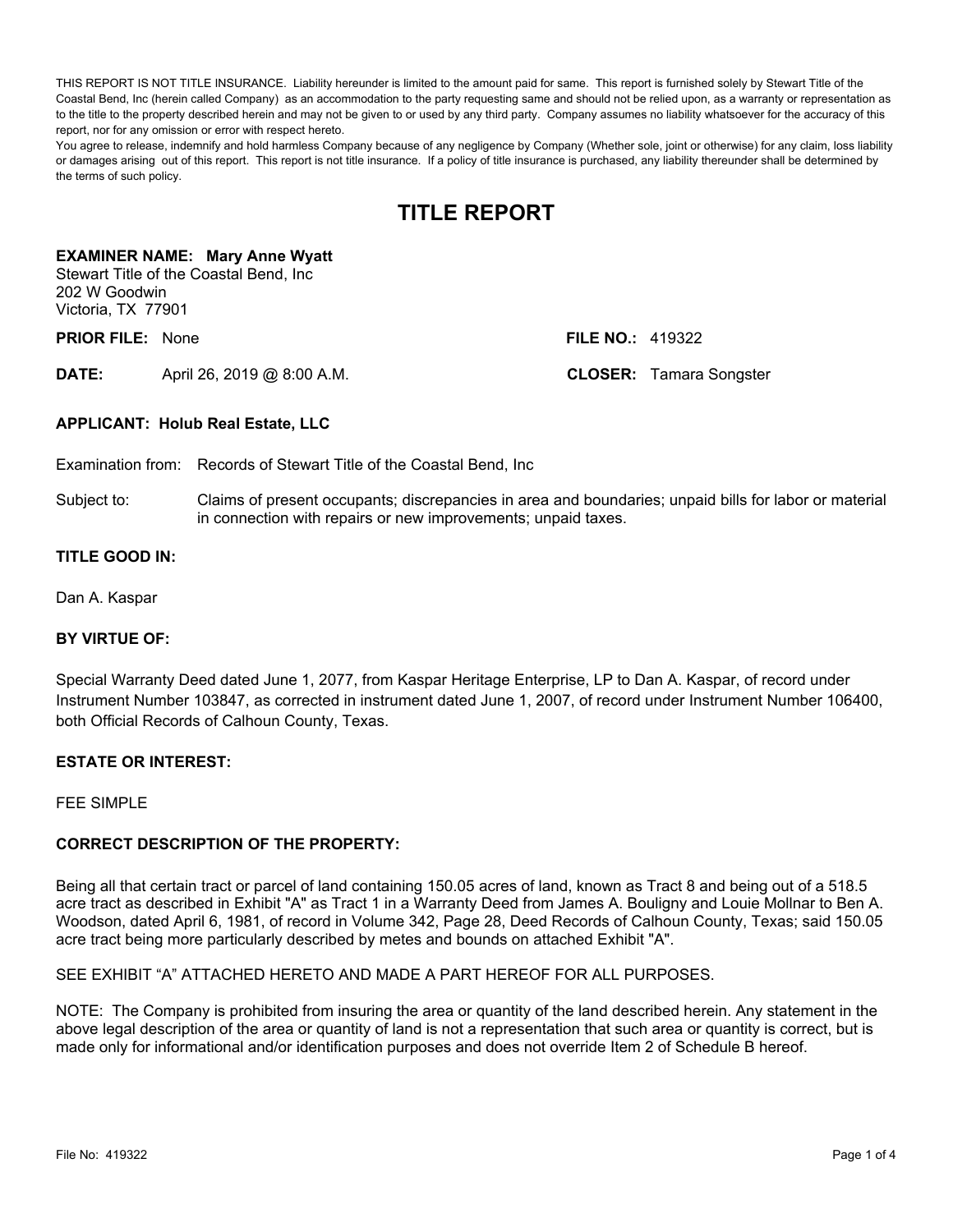# **SCHEDULE B**

### **RESTRICTIONS**

1. The following restrictive covenants of record itemized below (We must either insert specific recording data or delete **this exception.):** 

### **EASEMENTS, MINERALS & OTHER EXCEPTIONS:**

Any lien or liens created in the instruments of conveyance and/or any security instruments will appear as a lien exception in Schedule B of the Owner's Title Policy, if one is issued, and as the lien to be insured in Schedule A of the Mortgagee's Title Policy, if one is issued.

Any visible and apparent roadway or easement over or across the subject property, the existence of which does not appear of record.

Any portion of the subject property lying within the right of way of any public or private roadway.

Road Easement dated January 2, 1968, executed by Joluju, Inc. to Calhoun County, of record in Volume 240, Page 34, Deed Records of Calhoun County, Texas.

Roadway/ingress-Egress Easements as set out/depicted in instruments of record in Volume 62, Page 209 and Volume 422, Page 173, Official Records of Calhoun County, Texas.

Navigational servitudes and all other rights, titles and powers of the United States, the state and local government, and any other governmental entity and the public over lands comprising the beds of oceans, gulfs, or bays (specifically Mission Lake which forms a boundary of the subject property) and their shore land extending to the ordinary high water line thereof; lands beyond the line of the border or bulkhead lines, or vegetation line; filled lands, submerged land or artificial lands, including any determination that some portion of the land is tide or submerged lands, or has been created by artificial means or has accredited to such portion so created; and riparian or water rights, claims or title to water, whether or not shown by the public records.

Oil, Gas and Mineral Deed (1/4) dated November 30, 1935, executed by J. W. McKamey, et ux to A. S. Johnson, recorded in Volume 27, Page 1, Deed Records, Calhoun County, Texas. (Title to the aforesaid estate has not been investigated subsequent to date of said instrument.)

Oil, Gas and Mineral Deed (1/4/) dated February 8, 1936, executed by J. W. McKamey, et ux to A. S. Johnson, recorded in Volume 27, Page 303, Deed Records, Calhoun County, Texas. (Title to the aforesaid estate has not been investigated subsequent to date of said instrument.)

Oil, Gas and Mineral Deed (1/4) dated January 20, executed by J. W. McKamey, et ux to A. S. Johnson, recorded in Volume 27, Page 241, Deed Records, Calhoun County, Texas. (Title to the aforesaid estate has not been investigated subsequent to date of said instrument.)

Oil, Gas and Mineral Deed (1/8) dated March 14, 1936, executed by J. W. McKamey, et ux to R. R. James, recorded in Volume 27, Page 391, Deed Records, Calhoun County, Texas. (Title to the aforesaid estate has not been investigated subsequent to date of said instrument.)

Oil, Gas and Mineral Deed (1/8) dated February 18, 1955, executed by J. W. McKamey, et ux to Maida Maurine McKamey Weise, et al, recorded in Volume 96, Page 310, Deed Records, Calhoun County, Texas. (Title to the aforesaid estate has not been investigated subsequent to date of said instrument.)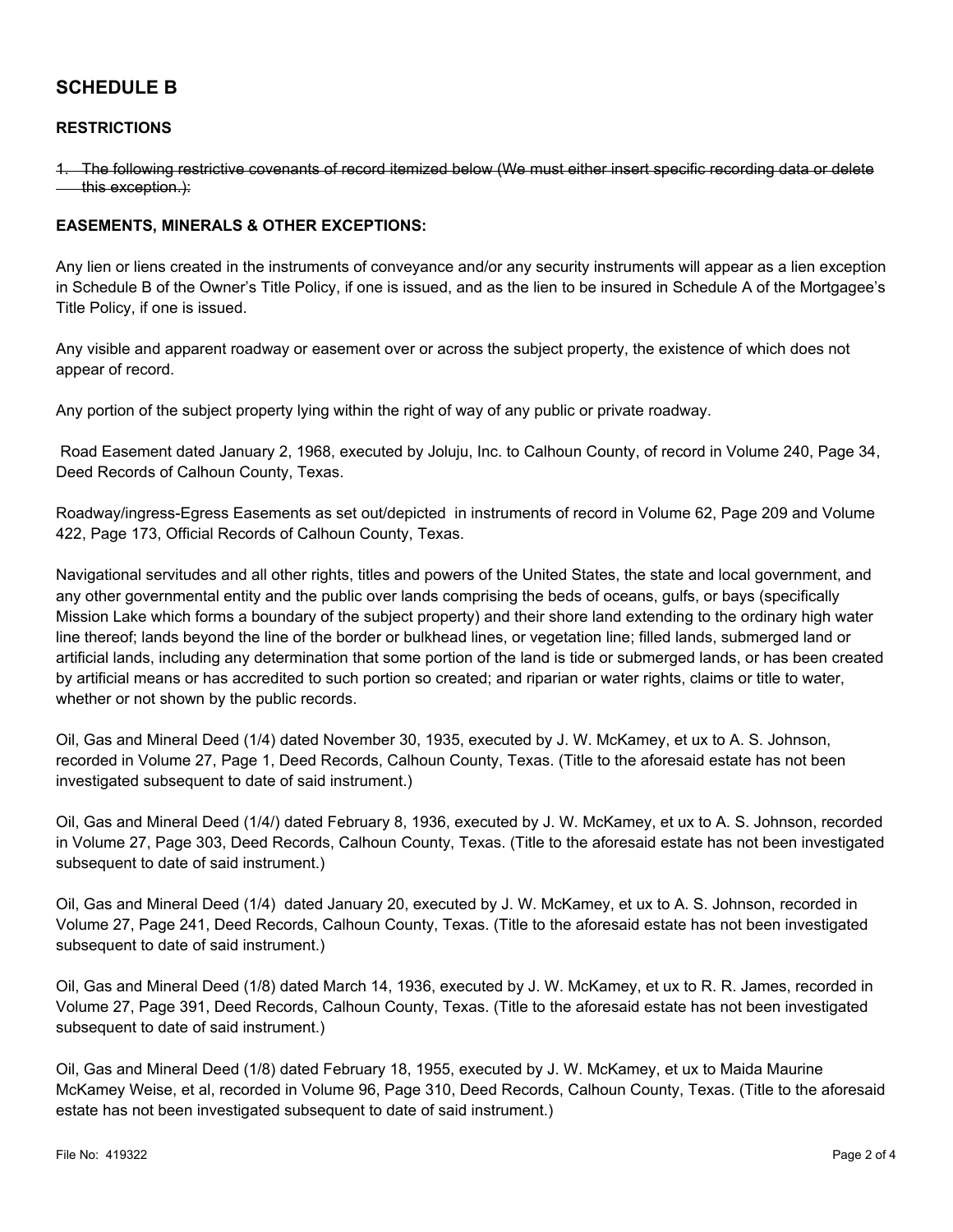Oil, Gas and Mineral Reservation/Severance dated April 30, 1951, executed by Iris Lynn Wagner, et al to Steve G. Lea, recorded in Volume 27, Page 1, Deed Records, Calhoun County, Texas. (Title to the aforesaid estate has not been investigated subsequent to date of said instrument.)

Oil, Gas and Mineral Reservation/Severance dated June 1, 2007, executed by Kaspar Heritage Enterprises, L.P. to Dan Kaspar, recorded in under Instrument Number 106400, Official Records, Calhoun County, Texas. (Title to the aforesaid estate has not been investigated subsequent to date of said instrument.)

Oil, Gas and Mineral Deed (With Surface Owners' Bill of Rights) dated Janury 31, 2015, executed by Kaspar Heritage Enterprises, L.P. to Dan Kaspar, et al, recorded under Instrument Number 142534, Official Records, Calhoun County, Texas. (Title to the aforesaid estate has not been investigated subsequent to date of said instrument.)

All leases, grants, exceptions or reservations of coal, lignite, oil, gas and other minerals, together with all rights, privileges, and immunities relating thereto, appearing in the Public Records whether listed in Schedule B or not. There may be leases, grants, exceptions or reservations of mineral interest that are not listed.

# **SCHEDULE C**

## **PAYOFF LIENS & MISC REQUIREMENTS**

No outstanding liens of record.

## **NOTES TO CLOSER:**

None.